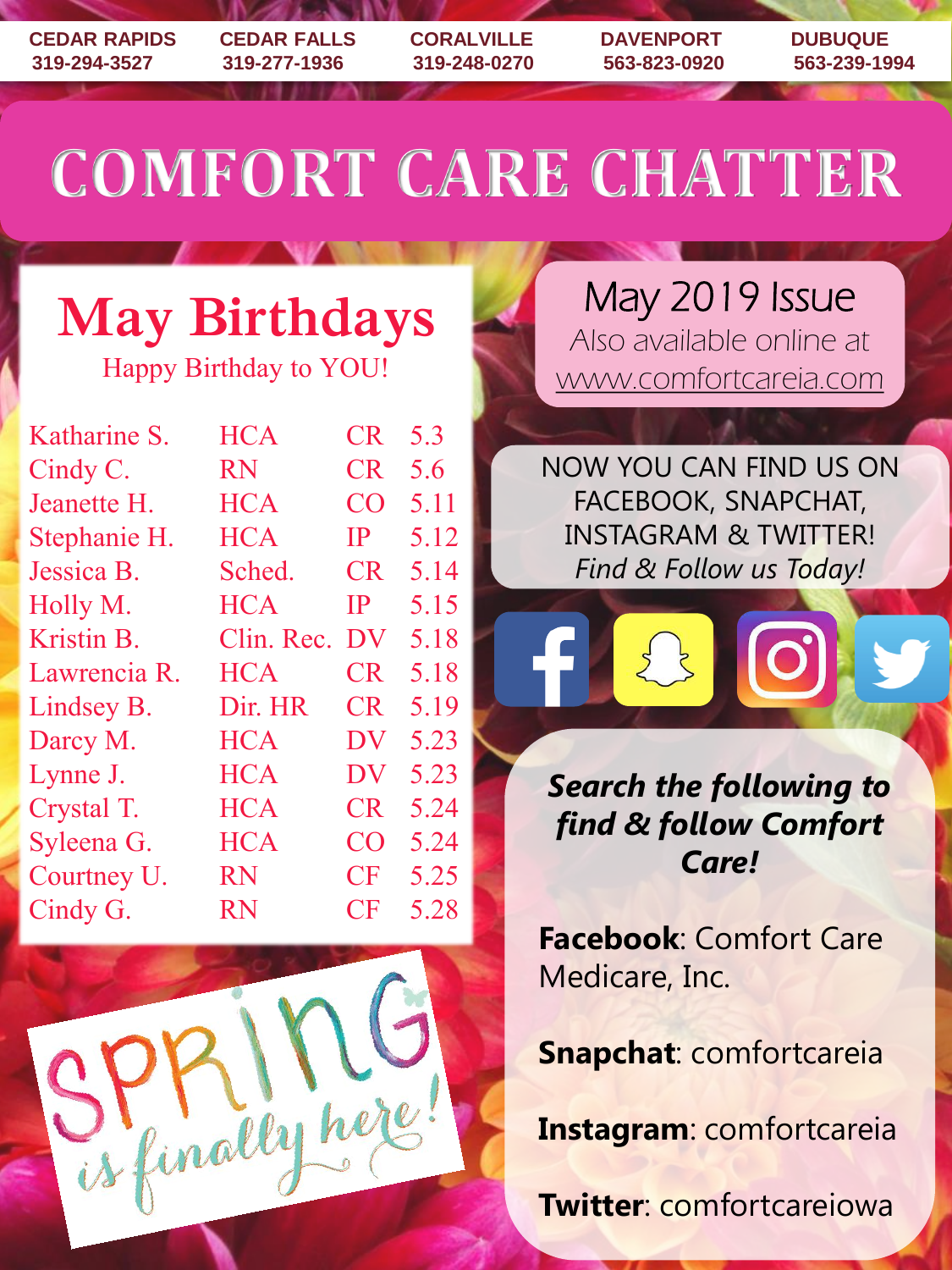## May is National Stroke Awareness Month

Each year in the United States, there are more than 800,000 strokes. Stroke is a leading cause of death in the country and causes more serious long-term disabilities than any other disease. Nearly three-quarters of all strokes occur in people over the age of 65 and the risk of having a stroke more than doubles each decade after the age of 55.

# KNOW YOUR RISK. LOWER YOUR RISK.



The good news is that stroke can be prevented.



## WHAT IS A STROKE?

A stroke, sometimes called a "brain attack." occurs when blood flow to the brain is interrupted.



Stroke.nih.gov

### **MOST COMMON:** hemic st

is caused by a blockage of blood vessels in the neck or brain, most often caused by a blood clot or severe narrowing of the blood vessels.

### **SECOND MOST COMMON:** hagic s

is caused by a blood vessel in the brain that breaks and bleeds into the brain.



**KNOW STROKE | SIGNS** 









**Control Cholesterol** 



**Manage Diabetes** 





Make the stroke call. 9-1-1 stroke.nih.gov











SUDDEN TROUBLE SEEING



SUDDEN TROUBLE SPEAKING